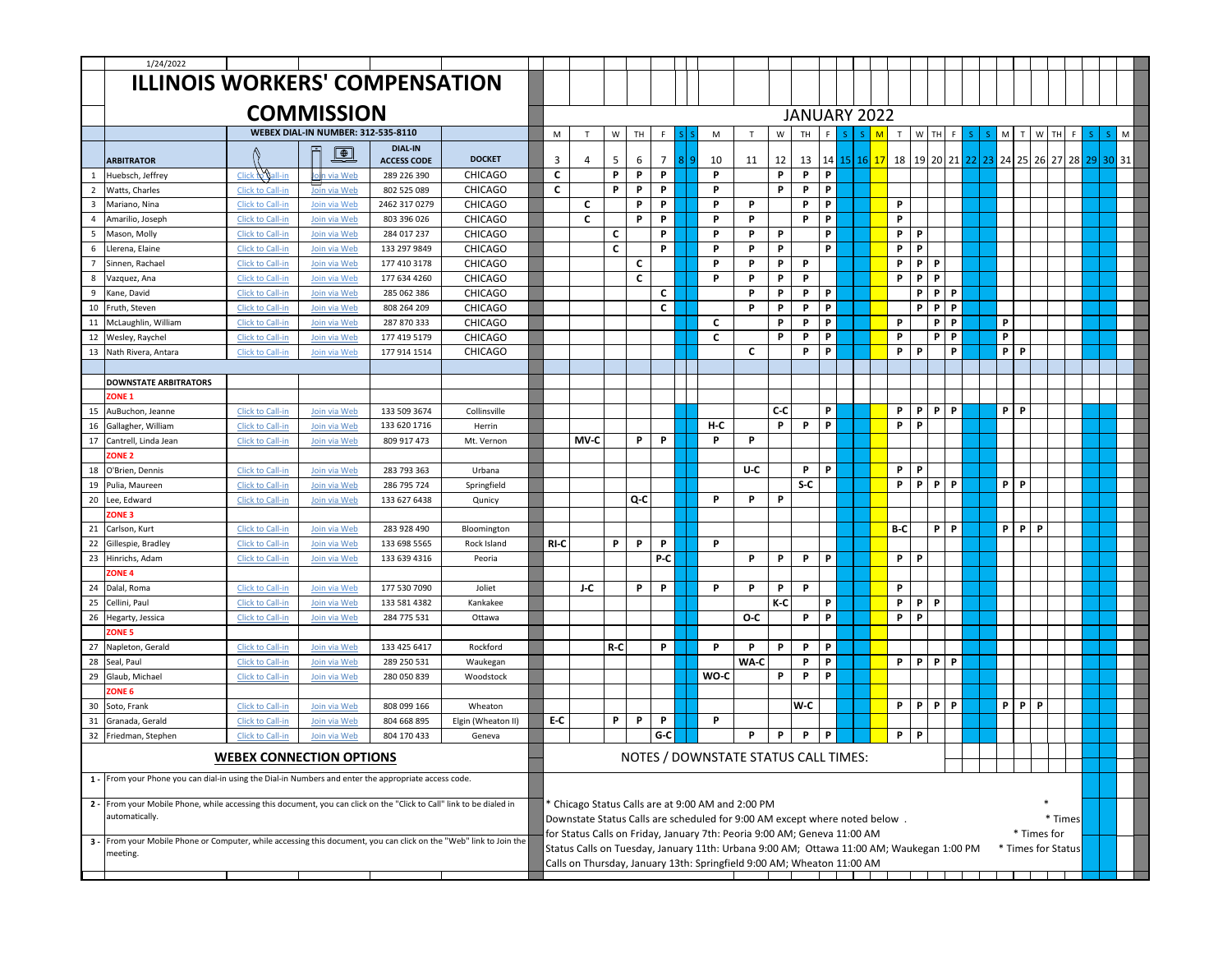| 1/24/2022                                                                                                                                              |  |                       |                                      |               |  |  |   |              |  |    |      |  |       |        |  |                |  |  |  |                                                                                                                      |  |
|--------------------------------------------------------------------------------------------------------------------------------------------------------|--|-----------------------|--------------------------------------|---------------|--|--|---|--------------|--|----|------|--|-------|--------|--|----------------|--|--|--|----------------------------------------------------------------------------------------------------------------------|--|
| <b>ILLINOIS WORKERS' COMPENSATION</b>                                                                                                                  |  |                       |                                      |               |  |  |   |              |  |    |      |  |       |        |  |                |  |  |  |                                                                                                                      |  |
|                                                                                                                                                        |  |                       |                                      |               |  |  |   | JANUARY 2022 |  |    |      |  |       |        |  |                |  |  |  |                                                                                                                      |  |
|                                                                                                                                                        |  |                       |                                      | W             |  |  | W | TH           |  |    | W TH |  | $S$ M | T W TH |  | $\blacksquare$ |  |  |  |                                                                                                                      |  |
| <b>ARBITRATOR</b>                                                                                                                                      |  | $\boxed{\oplus}$<br>œ | <b>DIAL-IN</b><br><b>ACCESS CODE</b> | <b>DOCKET</b> |  |  |   |              |  | 10 | 12   |  |       |        |  |                |  |  |  | 13   14 <mark>15   16   17</mark>   18   19   20   21   22   23   24   25   26   27   28 <mark>  29   30  </mark> 31 |  |
| Note: External users may be required to signup for a free Webex account to join via web or mobile. Visit<br>http://www.Webex.com for more information. |  |                       |                                      |               |  |  |   |              |  |    |      |  |       |        |  |                |  |  |  |                                                                                                                      |  |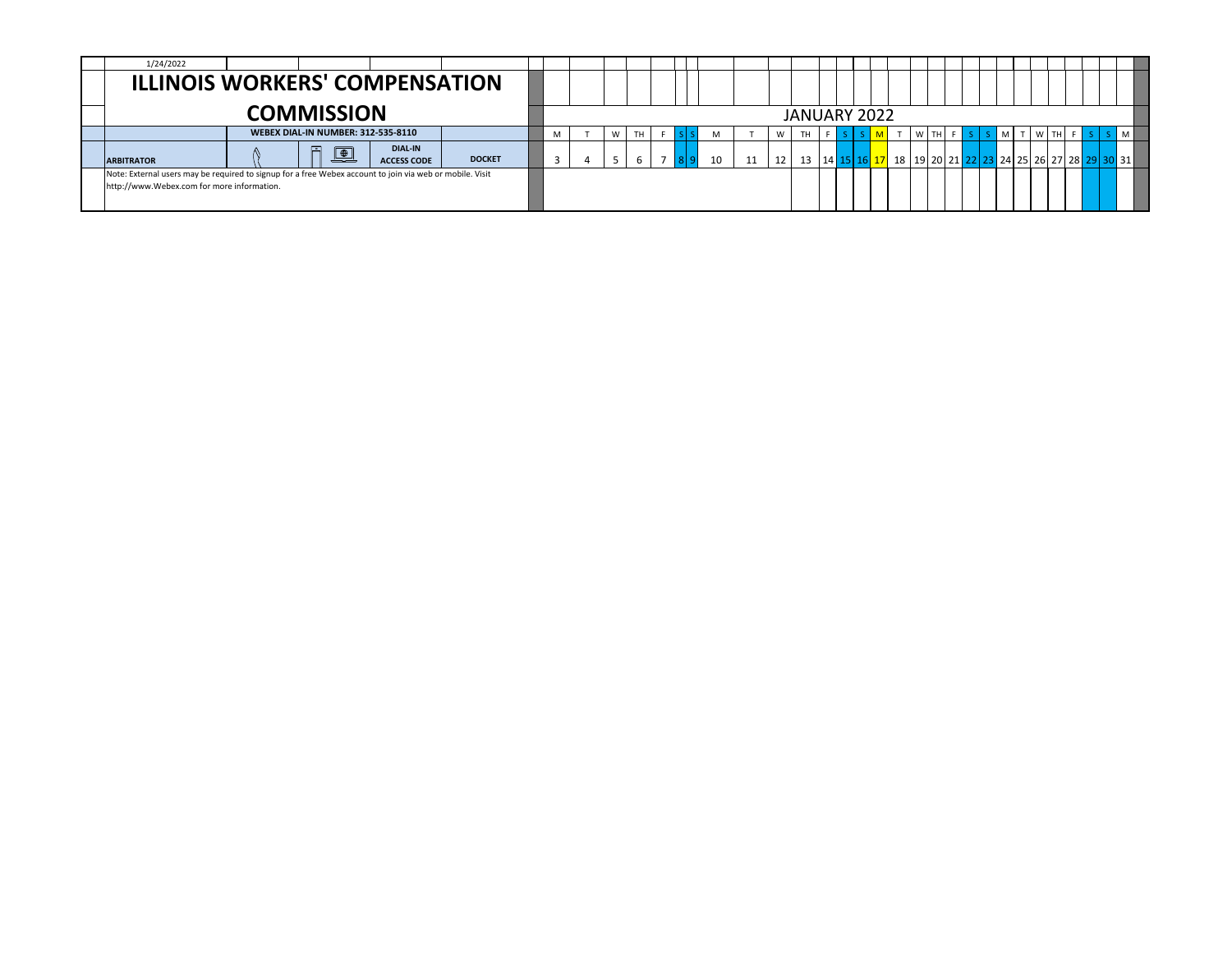|                | 1/24/2022                                                                                                                              |                                 |                                           |                                      |                    |                     |           |   |                      |                |  |                            |              |              |              |             |             |   |              |              |              |              |               |              |              |                |              |  |  |
|----------------|----------------------------------------------------------------------------------------------------------------------------------------|---------------------------------|-------------------------------------------|--------------------------------------|--------------------|---------------------|-----------|---|----------------------|----------------|--|----------------------------|--------------|--------------|--------------|-------------|-------------|---|--------------|--------------|--------------|--------------|---------------|--------------|--------------|----------------|--------------|--|--|
|                | <b>ILLINOIS WORKERS' COMPENSATION</b>                                                                                                  |                                 |                                           |                                      |                    |                     |           |   |                      |                |  |                            |              |              |              |             |             |   |              |              |              |              |               |              |              |                |              |  |  |
|                |                                                                                                                                        |                                 |                                           |                                      |                    |                     |           |   |                      |                |  |                            |              |              |              |             |             |   |              |              |              |              |               |              |              |                |              |  |  |
|                |                                                                                                                                        |                                 | <b>COMMISSION</b>                         |                                      |                    |                     |           |   |                      |                |  | FEBRUARY 2022              |              |              |              |             |             |   |              |              |              |              |               |              |              |                |              |  |  |
|                |                                                                                                                                        |                                 |                                           |                                      |                    |                     |           |   |                      |                |  |                            |              |              |              |             |             |   |              |              |              |              |               |              |              |                |              |  |  |
|                |                                                                                                                                        |                                 | <b>WEBEX DIAL-IN NUMBER: 312-535-8110</b> |                                      |                    | T W                 | <b>TH</b> |   |                      | W<br><b>TH</b> |  |                            | M<br>T       | W            | <b>TH</b>    | F           |             | M | $\mathsf{T}$ | W            | TН           |              |               | M            |              | T W            | TH F         |  |  |
|                | <b>ARBITRATOR</b>                                                                                                                      |                                 | $\boxed{\oplus}$                          | <b>DIAL-IN</b><br><b>ACCESS CODE</b> | <b>DOCKET</b>      | $\overline{2}$<br>1 | 3         | 4 | $7 \frac{1}{2}$<br>8 | 9              |  | 10 11 12 13 14 15 16 17 18 |              |              |              |             | 19 20 21 22 |   |              | 23 24 25     |              |              | $26$   27  28 |              | $\mathbf{1}$ | $\overline{2}$ | $\mathbf{3}$ |  |  |
| $\mathbf{1}$   | Huebsch, Jeffrey                                                                                                                       | Click to Gall-in                | Jon via Web                               | 289 226 390                          | <b>CHICAGO</b>     |                     |           |   |                      |                |  |                            |              |              | T.           | T           |             |   | T            | $\mathbf{T}$ |              |              |               |              |              |                |              |  |  |
| $\overline{2}$ | Watts, Charles                                                                                                                         | Click to Call-in                | Join via Web                              | 802 525 089                          | <b>CHICAGO</b>     |                     |           |   |                      |                |  |                            |              |              | Τ            | T           |             |   | $\mathbf{T}$ | $\mathbf{T}$ |              |              |               |              |              |                |              |  |  |
| 3              | Mariano, Nina                                                                                                                          | Click to Call-in                | Join via Web                              | 2462 317 0279                        | <b>CHICAGO</b>     |                     |           |   |                      |                |  |                            |              |              |              | T           |             |   | $\mathbf{T}$ | T            | $\mathbf{T}$ |              |               |              |              |                |              |  |  |
| $\overline{4}$ | Amarilio, Joseph                                                                                                                       | Click to Call-in                | Join via Web                              | 803 396 026                          | <b>CHICAGO</b>     |                     |           |   |                      |                |  |                            |              |              |              | T           |             |   | $\mathbf{T}$ | $\mathbf{T}$ | $\mathbf{T}$ |              |               |              |              |                |              |  |  |
| 5              | Mason, Molly                                                                                                                           | Click to Call-in                | Join via Web                              | 284 017 237                          | <b>CHICAGO</b>     |                     |           |   |                      |                |  |                            |              |              | T.           | $\mathbf T$ |             |   | $\mathbf{T}$ | $\mathbf{T}$ |              |              |               |              |              |                |              |  |  |
| 6              | Llerena, Elaine                                                                                                                        | Click to Call-in                | Join via Web                              | 133 297 9849                         | <b>CHICAGO</b>     |                     |           |   |                      |                |  |                            |              |              |              |             |             |   | $\mathbf{T}$ | T            | $\mathbf{T}$ | $\mathbf{T}$ |               |              |              |                |              |  |  |
| $\overline{7}$ | Sinnen, Rachael                                                                                                                        | Click to Call-in                | Join via Web                              | 177 410 3178                         | <b>CHICAGO</b>     |                     |           |   |                      |                |  |                            |              |              |              |             |             |   |              | T            | $\mathbf{T}$ | $\mathbf{T}$ |               | T            |              |                |              |  |  |
| 8              | Vazquez, Ana                                                                                                                           | <b>Click to Call-in</b>         | Join via Web                              | 177 634 4260                         | <b>CHICAGO</b>     |                     |           |   |                      |                |  |                            |              |              |              |             |             |   |              | T            | $\mathbf T$  | T            |               | T            |              |                |              |  |  |
| 9              | Kane, David                                                                                                                            | Click to Call-in                | Join via Web                              | 285 062 386                          | <b>CHICAGO</b>     |                     |           |   |                      |                |  |                            |              |              |              |             |             |   |              |              | T            | $\mathbf{T}$ |               | T            | т            |                |              |  |  |
| 10             | Fruth, Steven                                                                                                                          | Click to Call-in                | Join via Web                              | 808 264 209                          | <b>CHICAGO</b>     |                     |           |   |                      |                |  |                            |              |              |              |             |             |   |              |              | T            | $\mathbf{T}$ |               | $\mathbf{T}$ | T            |                |              |  |  |
| 11             | McLaughlin, William                                                                                                                    | Click to Call-in                | Join via Web                              | 287 870 333                          | <b>CHICAGO</b>     |                     |           |   |                      |                |  |                            |              |              |              |             |             |   |              |              |              | $\mathbf{T}$ |               | $\mathbf{T}$ |              | TI T           |              |  |  |
| 12             | Wesley, Raychel                                                                                                                        | Click to Call-in                | Join via Web                              | 177 419 5179                         | <b>CHICAGO</b>     |                     |           |   |                      |                |  |                            |              |              |              |             |             |   |              |              |              | T.           |               | $\mathbf{T}$ |              | тIт            |              |  |  |
|                | 13 Nath Rivera, Antara                                                                                                                 | Click to Call-in                | Join via Web                              | 177 914 1514                         | <b>CHICAGO</b>     |                     |           |   |                      |                |  |                            |              |              |              |             |             |   |              |              |              |              |               | $\mathbf{T}$ |              | тlт            | $\mathbf 7$  |  |  |
|                |                                                                                                                                        |                                 |                                           |                                      |                    |                     |           |   |                      |                |  |                            |              |              |              |             |             |   |              |              |              |              |               |              |              |                |              |  |  |
|                | <b>DOWNSTATE ARBITRATORS</b>                                                                                                           |                                 |                                           |                                      |                    |                     |           |   |                      |                |  |                            |              |              |              |             |             |   |              |              |              |              |               |              |              |                |              |  |  |
|                | ZONE <sub>1</sub>                                                                                                                      |                                 |                                           |                                      |                    |                     |           |   |                      |                |  |                            |              |              |              |             |             |   |              |              |              |              |               |              |              |                |              |  |  |
| 15             | AuBuchon, Jeanne                                                                                                                       | Click to Call-in                | Join via Web                              | 133 509 3674                         | Collinsville       |                     |           |   |                      |                |  |                            |              |              |              |             |             |   |              | T            | $\mathbf{T}$ | $\mathbf{T}$ |               | T            |              |                |              |  |  |
| 16             | Gallagher, William                                                                                                                     | Click to Call-in                | Join via Web                              | 133 620 1716                         | Herrin             |                     |           |   |                      |                |  |                            |              |              |              |             |             |   |              |              | T            | $\mathbf{T}$ |               |              |              |                |              |  |  |
| 17             | Cantrell, Linda Jean                                                                                                                   | Click to Call-in                | Join via Web                              | 809 917 473                          | Mt. Vernon         |                     |           |   |                      |                |  |                            |              | т            | т            |             |             |   |              |              |              |              |               |              |              |                |              |  |  |
|                | <b>ZONE 2</b>                                                                                                                          |                                 |                                           |                                      |                    |                     |           |   |                      |                |  |                            |              |              |              |             |             |   |              |              |              |              |               |              |              |                |              |  |  |
| 18             | O'Brien, Dennis                                                                                                                        | Click to Call-in                | Join via Web                              | 283 793 363                          | Urbana             |                     |           |   |                      |                |  |                            |              |              | ΤI           | T           |             |   |              |              |              |              |               |              |              |                |              |  |  |
| 19             | Pulia, Maureen                                                                                                                         | <b>Click to Call-in</b>         | Join via Web                              | 286 795 724                          | Springfield        |                     |           |   |                      |                |  |                            |              |              |              |             |             |   | T            | $T$ $T$      |              | $\mathbf{T}$ |               |              |              |                |              |  |  |
| 20             | Lee, Edward                                                                                                                            | Click to Call-in                | Join via Web                              | 133 627 6438                         | Qunicy             | T.                  |           |   |                      |                |  |                            |              |              |              |             |             |   |              |              |              |              |               |              |              |                |              |  |  |
|                | ZONE <sub>3</sub>                                                                                                                      |                                 |                                           |                                      |                    |                     |           |   |                      |                |  |                            |              |              |              |             |             |   |              |              |              |              |               |              |              |                |              |  |  |
| 21             | Carlson, Kurt                                                                                                                          | Click to Call-in                | Join via Web                              | 283 928 490                          | Bloomington        |                     |           |   |                      |                |  |                            |              |              |              |             |             |   |              |              |              | T            |               | T            |              |                |              |  |  |
| 22             | Gillespie, Bradley                                                                                                                     | Click to Call-in                | Join via Web                              | 133 698 5565                         | Rock Island        |                     |           |   |                      | TIT            |  |                            |              |              |              |             |             |   |              |              |              |              |               |              |              |                |              |  |  |
|                | 23 Hinrichs, Adam                                                                                                                      | Click to Call-in                | Join via Web                              | 133 639 4316                         | Peoria             |                     |           |   |                      |                |  |                            |              |              |              |             |             |   |              | $T[T T T$    |              |              |               |              |              |                |              |  |  |
|                | ZONE <sub>4</sub>                                                                                                                      |                                 |                                           |                                      |                    |                     |           |   |                      |                |  |                            |              |              |              |             |             |   |              |              |              |              |               |              |              |                |              |  |  |
| 24             | Dalal, Roma                                                                                                                            | Click to Call-in                | Join via Web                              | 177 530 7090                         | Joliet             |                     |           |   |                      |                |  |                            |              |              |              |             |             |   | T            | $T$ $ T $    |              | $\mathbf{T}$ |               |              |              |                |              |  |  |
| 25             | Cellini, Paul                                                                                                                          | Click to Call-in                | Join via Web                              | 133 581 4382                         | Kankakee           |                     |           |   |                      |                |  |                            |              |              |              | T.          |             |   | $\mathbf{T}$ |              |              |              |               |              |              |                |              |  |  |
| 26             | Hegarty, Jessica                                                                                                                       | Click to Call-in                | Join via Web                              | 284 775 531                          | Ottawa             |                     |           |   |                      |                |  |                            |              |              |              |             |             |   |              |              |              | T            |               | T            |              |                |              |  |  |
|                | ZONE <sub>5</sub>                                                                                                                      |                                 |                                           |                                      |                    |                     |           |   |                      |                |  |                            |              |              |              |             |             |   |              |              |              |              |               |              |              |                |              |  |  |
| 27             | Napleton, Gerald                                                                                                                       | Click to Call-in                | Join via Web                              | 133 425 6417                         | Rockford           |                     |           |   |                      |                |  |                            |              |              |              |             |             |   |              | $T$ $T$      |              | $\mathbf{T}$ |               | T.           |              |                |              |  |  |
| 28             | Seal, Paul                                                                                                                             | Click to Call-in                | Join via Web                              | 289 250 531                          | Waukegan           |                     |           |   |                      |                |  |                            | $\mathsf{T}$ | $\mathbf{T}$ |              |             |             |   | $\mathbf{T}$ | $\mathbf{T}$ |              |              |               |              |              |                |              |  |  |
| 29             | Glaub, Michael                                                                                                                         | Click to Call-in                | Join via Web                              | 280 050 839                          | Woodstock          |                     | TIT       |   |                      |                |  |                            |              |              |              |             |             |   |              |              |              |              |               |              |              |                |              |  |  |
|                | ZONE <sub>6</sub>                                                                                                                      |                                 |                                           |                                      |                    |                     |           |   |                      |                |  |                            |              |              |              |             |             |   |              |              |              |              |               |              |              |                |              |  |  |
| 30             | Soto, Frank                                                                                                                            | Click to Call-in                | Join via Web                              | 808 099 166                          | Wheaton            |                     |           |   |                      |                |  |                            |              |              |              |             |             |   | T            | $\mathbf{T}$ |              | T.           |               | T            |              |                |              |  |  |
| 31             | Granada, Gerald                                                                                                                        | Click to Call-in                | Join via Web                              | 804 668 895                          | Elgin (Wheaton II) |                     |           |   | T                    | $\mathbf{T}$   |  |                            |              |              |              |             |             |   |              |              |              |              |               |              |              |                |              |  |  |
|                | 32 Friedman, Stephen                                                                                                                   | Click to Call-in                | Join via Web                              | 804 170 433                          | Geneva             |                     |           |   |                      |                |  |                            |              | T.           | $\mathbf{T}$ | T.          |             |   | $\mathbf{T}$ |              |              |              |               |              |              |                |              |  |  |
|                |                                                                                                                                        | <b>WEBEX CONNECTION OPTIONS</b> |                                           |                                      |                    |                     |           |   |                      |                |  |                            |              |              |              |             |             |   |              |              |              |              |               |              |              |                |              |  |  |
|                | 1 - From your Phone you can dial-in using the Dial-in Numbers and enter the appropriate access code.                                   |                                 |                                           |                                      |                    |                     |           |   |                      |                |  |                            |              |              |              |             |             |   |              |              |              |              |               |              |              |                |              |  |  |
|                | 2 - From your Mobile Phone, while accessing this document, you can click on the "Click to Call" link to be dialed in<br>automatically. |                                 |                                           |                                      |                    |                     |           |   |                      |                |  |                            |              |              |              |             |             |   |              |              |              |              |               |              |              |                |              |  |  |
|                | 3 - From your Mobile Phone or Computer, while accessing this document, you can click on the "Web" link to Join the<br>meeting.         |                                 |                                           |                                      |                    |                     |           |   |                      |                |  |                            |              |              |              |             |             |   |              |              |              |              |               |              |              |                |              |  |  |
|                |                                                                                                                                        |                                 |                                           |                                      |                    |                     |           |   |                      |                |  |                            |              |              |              |             |             |   |              |              |              |              |               |              |              |                |              |  |  |